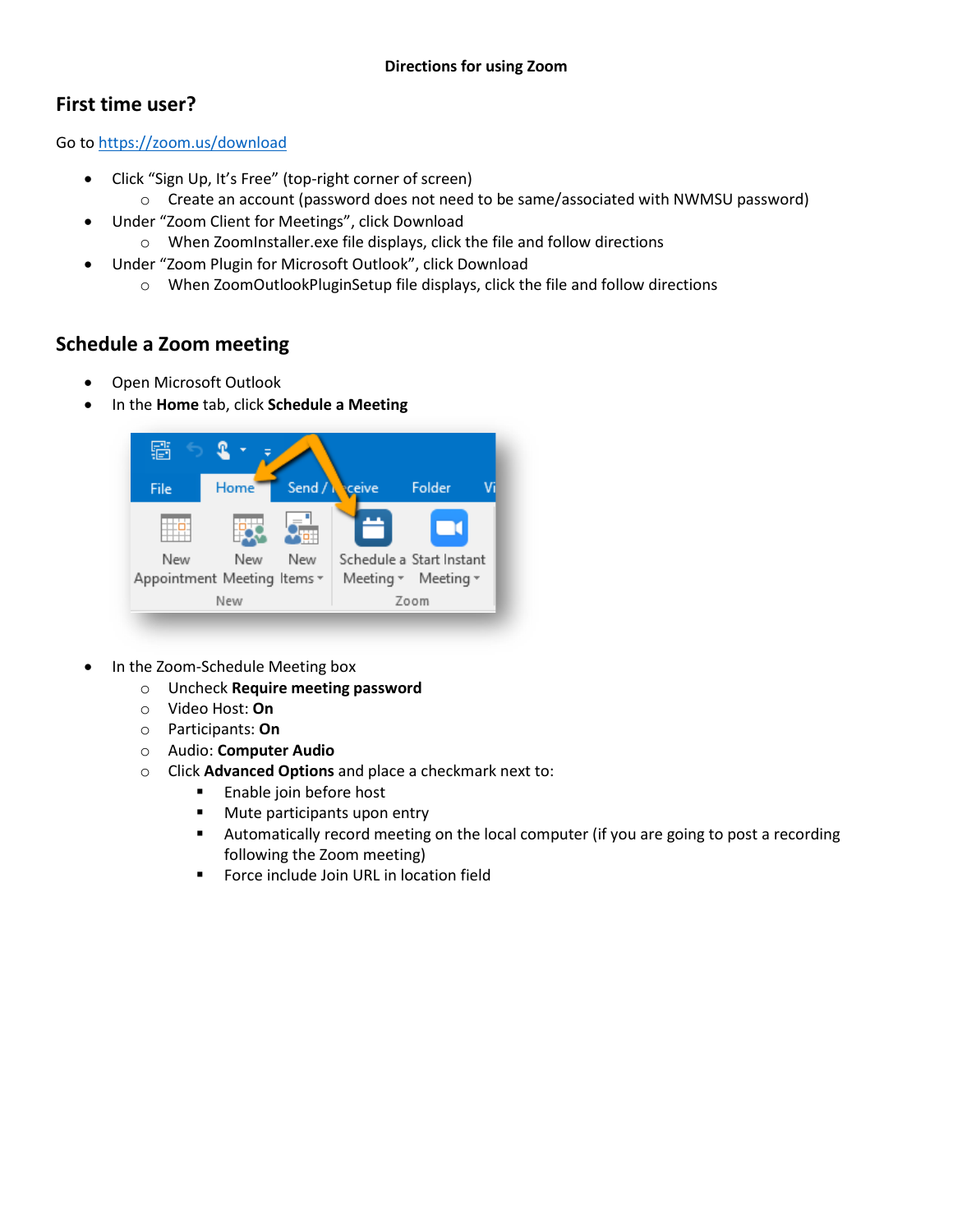| Zoom - Schedule Meeting                            |                |                                  |                              |     |
|----------------------------------------------------|----------------|----------------------------------|------------------------------|-----|
|                                                    |                |                                  | C' Reset to default settings |     |
| <b>Meeting ID</b>                                  |                |                                  |                              |     |
| <b>Converted Automatically</b>                     |                | Personal Meeting ID 729-599-2442 |                              |     |
| Password                                           |                |                                  |                              |     |
| Require meeting password                           |                |                                  |                              |     |
| <b>Video</b>                                       |                |                                  |                              |     |
| Host<br>$\bullet$ On                               | Off            | Participants                     | On                           | Off |
| <b>Audio</b>                                       |                |                                  |                              |     |
| Telephone                                          | Computer Audio |                                  | Telephone and Computer Audio |     |
| Advanced Options ^                                 |                |                                  |                              |     |
| <b>Enable Waiting Room</b>                         |                |                                  |                              |     |
| Enable join before host                            |                |                                  |                              |     |
| Mute participants upon entry                       |                |                                  |                              |     |
| Automatically record meeting on the local computer |                |                                  |                              |     |
| Force include Join URL in location field           |                |                                  |                              |     |
|                                                    |                |                                  |                              |     |
| Insert Zoom meeting invitation above existing text |                |                                  |                              |     |

- To post link to Zoom meeting either:
	- o Go to **CatPAWS**
		- Click **Login/Enter Secure Area**
		- Click **Faculty Services** button
		- Click **Term Selection** and select correct semester
		- Click **Summary Class List (Class Roll)**
		- Select class and click **Submit**
		- **EXECTE:** Scroll to the bottom of the page and click Display Email List
		- Scroll to the bottom of the page and in the "Class List Email Listing" area, select all (Ctrl+A) and copy (Ctrl+C)
	- o Return to Zoom Meeting Request email message and paste (Ctrl+V) students' email addresses into "To"
	- o Click **Check Names**
	- o Edit the Subject line
	- o Edit the Location (example: Online Zoom Meeting)
	- Edit the Start time and End time  $\blacksquare$  Note: Zoom meetings ca
		- **Note:** Zoom meetings can only last **40 minutes** so if you need a longer meeting time, you will need to schedule two back-to-back Zoom meetings and notify students they will need to click the second link when 40 minutes are over)

OR

- o In the "To" line, you can just place your email address and post the link to the meeting in the course site:
	- Copy (Ctrl+C) the Join Zoom Meeting's URL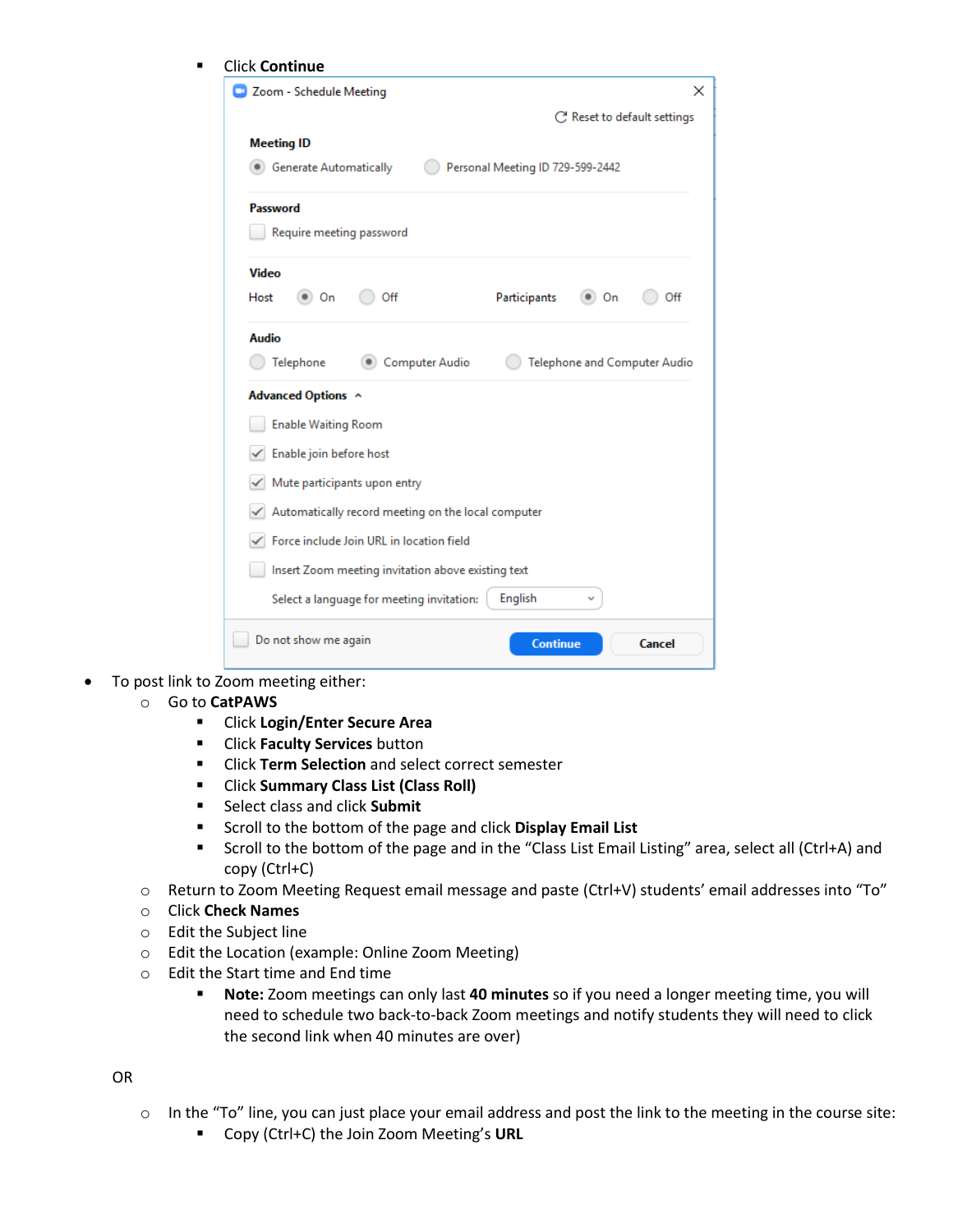- In your course site, open the location where you want to post the URL to the meeting (Announcement, Page, Discussion, etc.)
- Click **Edit**
- **Type a message regarding the Zoom meeting**
- In the toolbar, click the link icon *o*, paste (Ctrl+V) the Zoom meeting URL, and click **Insert Link**

## **Using Zoom**

- After clicking link to Zoom meeting:
	- o Click **Test Speaker and Microphone**
		- **Select if you hear a ringtone (if not, change Speaker 1 choice)**
		- Speak and pause to hear a reply adjust audio volume if needed (if can't hear during reply, change Microphone 1 choice)
	- o Click **Join with Computer Audio**

| <b>Toolbar</b>             |                                                                                                                                                                                                                                                                                                                                                                                                                                              |  |  |  |  |  |
|----------------------------|----------------------------------------------------------------------------------------------------------------------------------------------------------------------------------------------------------------------------------------------------------------------------------------------------------------------------------------------------------------------------------------------------------------------------------------------|--|--|--|--|--|
| Mute                       | Click on the microphone/camera icons to turn them On/Off anytime during a call and click the<br>"^" button to access or adjust microphone/camera properties and settings                                                                                                                                                                                                                                                                     |  |  |  |  |  |
| <b>Start Vide</b>          | Click Record to record the meeting session (may not appear if settings were marked to<br>automatically record during meeting scheduling process). At the end of the meeting, when the<br>meeting is terminated, Zoom generates an MP4 video file of the meeting. A Zoom folder will<br>open with the MP4 recording. This recording can be uploaded to VidGrid so a link can be<br>shared with students (and closed captioning can be added). |  |  |  |  |  |
| Invite                     | Click to invite people to join the meeting                                                                                                                                                                                                                                                                                                                                                                                                   |  |  |  |  |  |
| <b>Manage Participants</b> | Click to manage (rename, mute) participants in the meeting. A popup frame opens which<br>displays all of the attendees of the meeting.                                                                                                                                                                                                                                                                                                       |  |  |  |  |  |
| <b>Share Screen</b>        | Click to share desktop screen or other application with attendees. It also offers other options<br>like a whiteboard application.                                                                                                                                                                                                                                                                                                            |  |  |  |  |  |
| Reactions                  | Click to open chat box to chat with everyone or individual attendees                                                                                                                                                                                                                                                                                                                                                                         |  |  |  |  |  |
| $\cdots$<br><b>More</b>    | Chat – Opens a popup frame which allows the host or the participants to chat with each other<br>during the session<br><b>Breakout Rooms</b>                                                                                                                                                                                                                                                                                                  |  |  |  |  |  |
| <b>End Meeting</b>         | Click to terminate the meeting session (will ask if you want to assign the host position to some<br>other attendee of the meeting or terminate for all participants)                                                                                                                                                                                                                                                                         |  |  |  |  |  |
| Request remote control     |                                                                                                                                                                                                                                                                                                                                                                                                                                              |  |  |  |  |  |

While another participant is screen sharing, you can remotely control their screen.

- 1. While viewing a screen share, click **Request Remote Control** located at the top. You are viewing Jack Barker's screen **Original Size** SC Full Screen Request Remote Control
- 2. Click **Request** to confirm.
- 3. Click inside the screen share to start controlling the participant's screen.